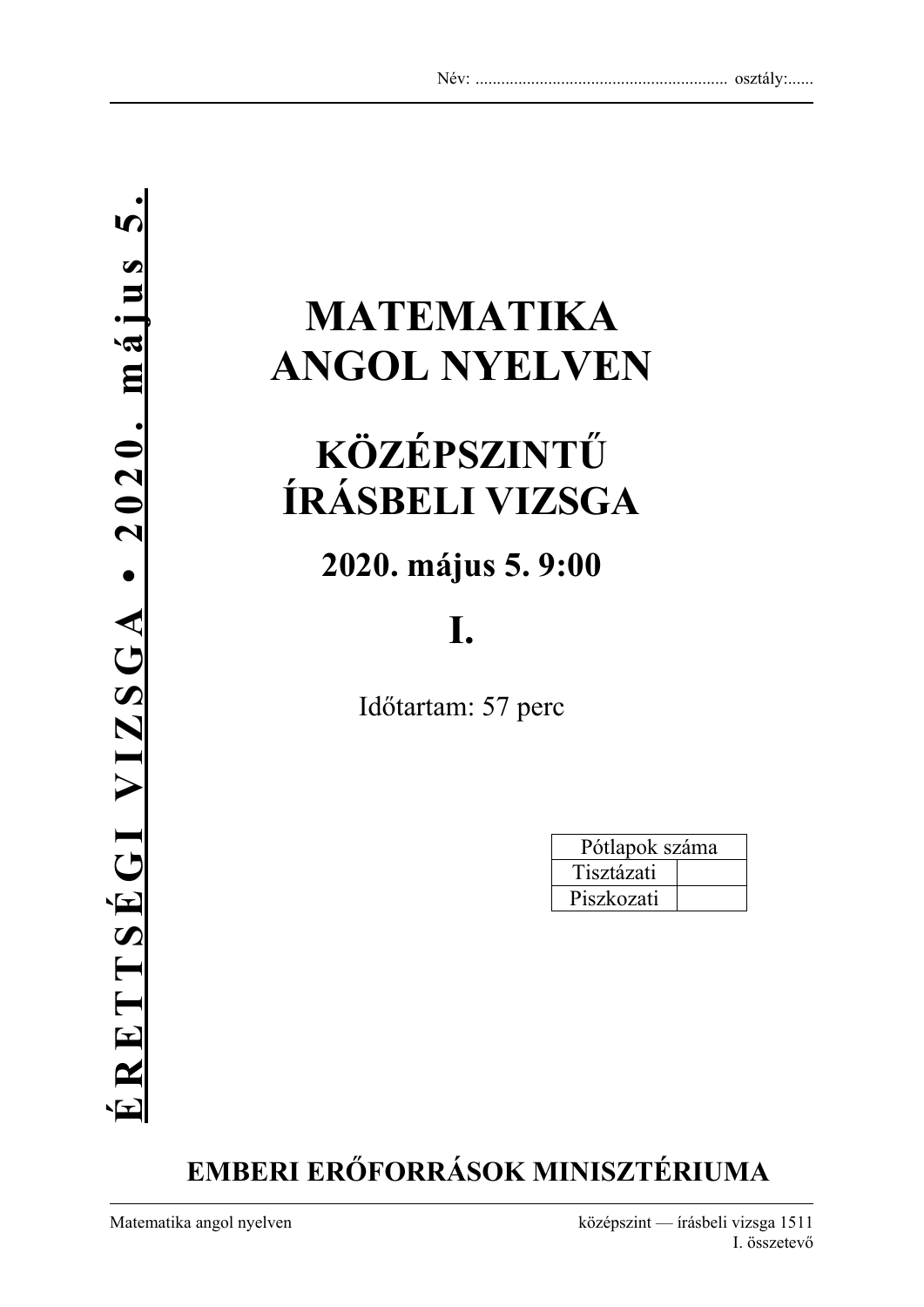### **Instructions to candidates**

- 1. The time allowed for this examination paper is 57 minutes. When that time is up, you will have to stop working.
- 2. You may solve the problems in any order.
- 3. On solving the problems, you may use a calculator that cannot store and display textual information. You may also use any edition of the four-digit data tables. The use of any other electronic device or printed or written material is forbidden!
- 4. **Enter the final answers in the appropriate frames.** You are only required to detail your solutions where you are instructed by the problem to do so.
- 5. Write in pen. Diagrams may be drawn in pencil. The examiner is instructed not to mark anything written in pencil, other than diagrams. If you cancel any solution or part of a solution by crossing it over, it will not be assessed.
- 6. Only one solution to each problem will be assessed. In case of more than one attempt to solve a problem, indicate clearly which attempt you wish to be marked.
- 7. Please, **do not write in the grey rectangles**.

1511 írásbeli vizsga, I. összetevő 2 / 8 2020. május 5.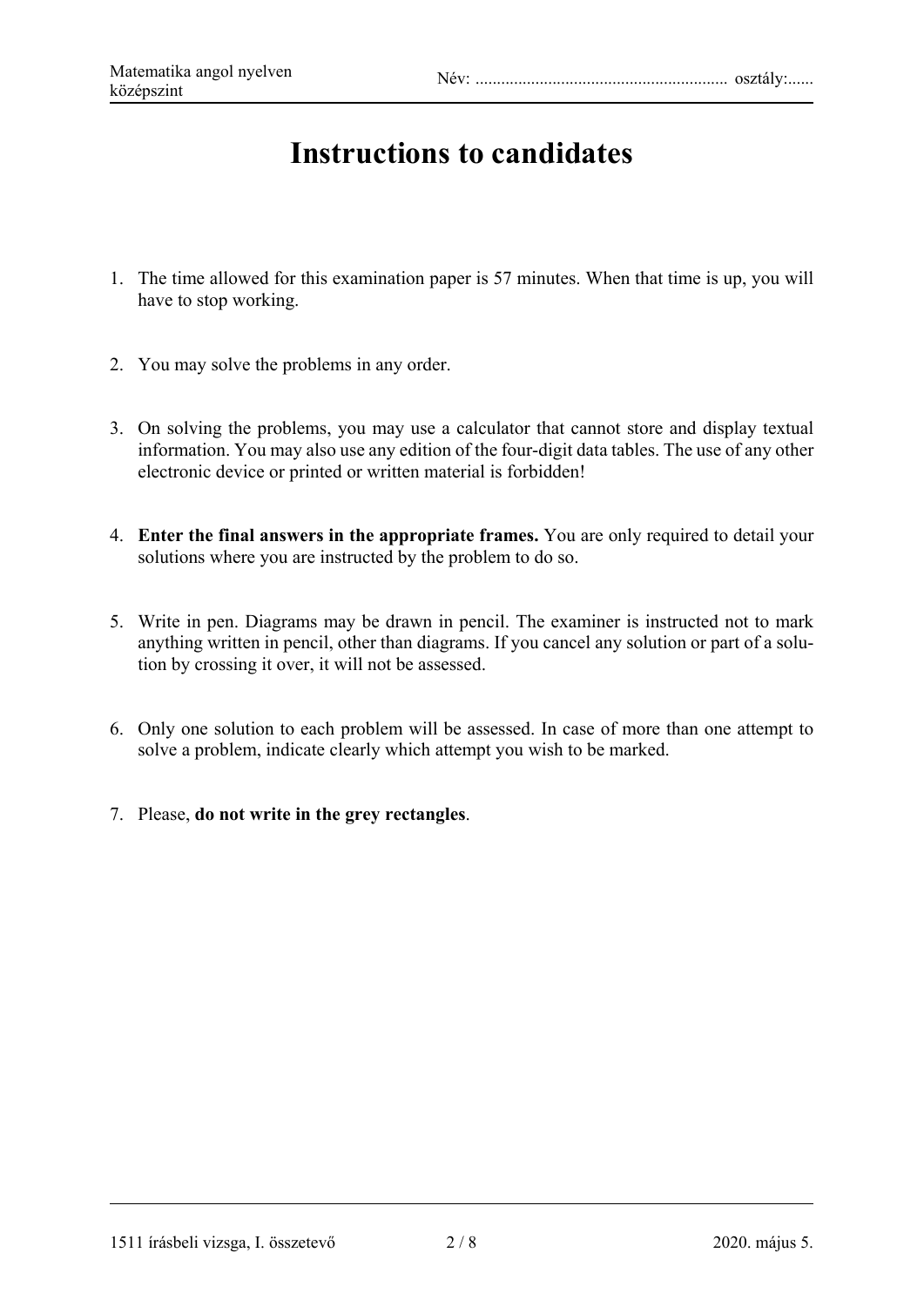**1.** The first term of a geometric progression is 8, the common ratio is 2. Give the sum of the first 10 terms of this progression.

| The sum of the first 10 terms: | 2 points |  |
|--------------------------------|----------|--|
|--------------------------------|----------|--|

**2.** Shown in the table below are the maximum daily temperatures throughout a week in April.

|                           | Monday   | Tuesday  | Wednesday  | <b>Thursday</b> | Fridav | <b>Saturday</b> | Sunday |
|---------------------------|----------|----------|------------|-----------------|--------|-----------------|--------|
| <b>Temperature</b><br>(0) | σr<br>∠∪ | $\sim$ 1 | <u>_ .</u> |                 |        |                 |        |

Give the median of the data.

| The median: | 2 points |  |
|-------------|----------|--|
|-------------|----------|--|

**3.** Two sets, *A* and *B* are given. The cardinality (number of elements) of set *A* is 6, the cardinality of set  $A \cup B$  is 7, while the cardinality of set  $A \cap B$  is 2. What is the cardinality of set *B*? Explain your answer.

|                                | 2 points |  |
|--------------------------------|----------|--|
| The cardinality of set $B$ is: | 1 point  |  |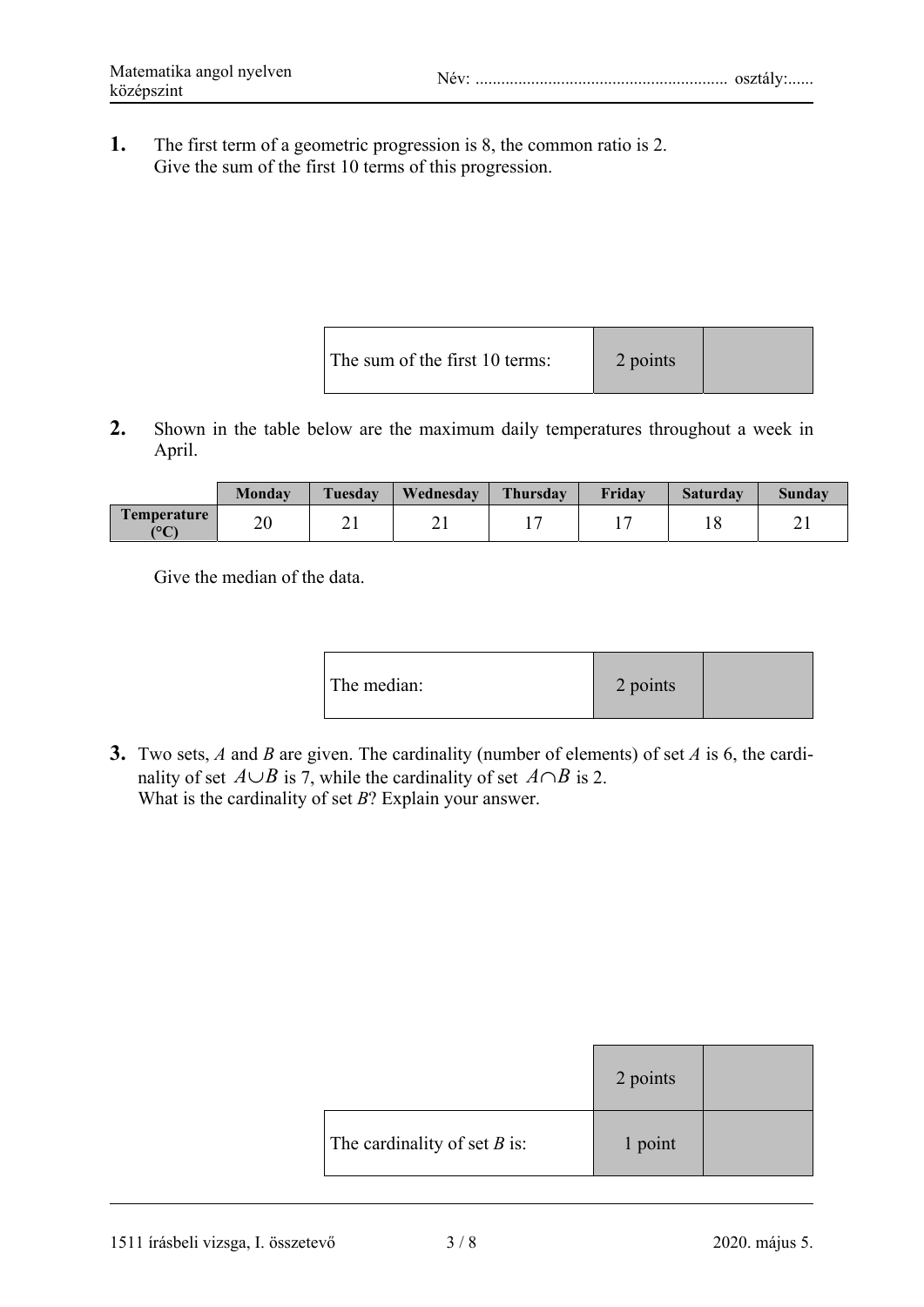**4.** There are 8 sailboats competing in a boat race.

Calculate the number of possible orders in which they can finish the race, given that all of the boats finish and there can be no ties.

| The number of possible orders: | 2 points |  |
|--------------------------------|----------|--|
|--------------------------------|----------|--|

**5.** Complete the diagram below into a 5-point graph that has 7 edges and the degree of each point is no more than 3.



**6.** Given are ten integers: 1, 2, 3, 4, 5, 6, 7, 8, 9, 10, one of which is selected at random. Calculate the probability that the number selected is a square number.

| The probability: | 2 points |  |
|------------------|----------|--|
|------------------|----------|--|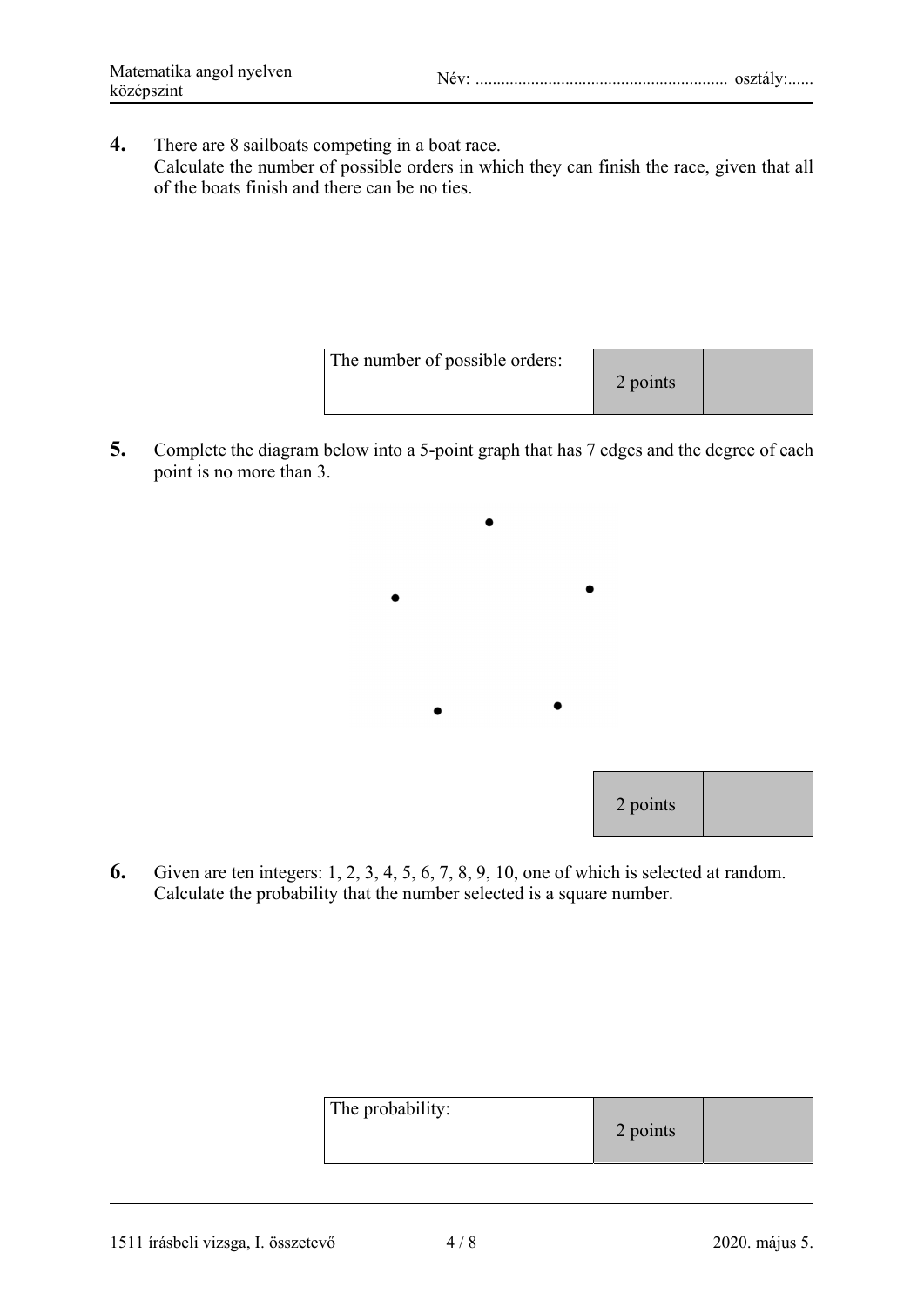- **7.** Determine the truth value (true or false) of the following statements:
	- A) If a 10-forint coin is tossed a 100 times in a row, it will end up Heads exactly 50 times, while we will get Tails in the other 50 cases.
	- B) The probability of winning the 5-out-of-90 lottery with the numbers 1, 2, 3, 4, 5 is exactly the same as the probability of winning with the numbers 9, 23, 46, 75, 86.
	- C) Two fair dice are thrown at the same time. In this case, the probability of both showing 6 is  $\frac{1}{36}$ .



**8.** In a survey, 1200 people were asked about the number of hours they spent using computers each day. The (percentage) results are shown in the pie chart. Calculate the number of people asked in this survey who spent no

more than 3 hours a day using computers. Explain your answer.



|                                                                               | 2 points |  |
|-------------------------------------------------------------------------------|----------|--|
| Number of people spending<br>no more than 3 hours per<br>day using computers: | 1 point  |  |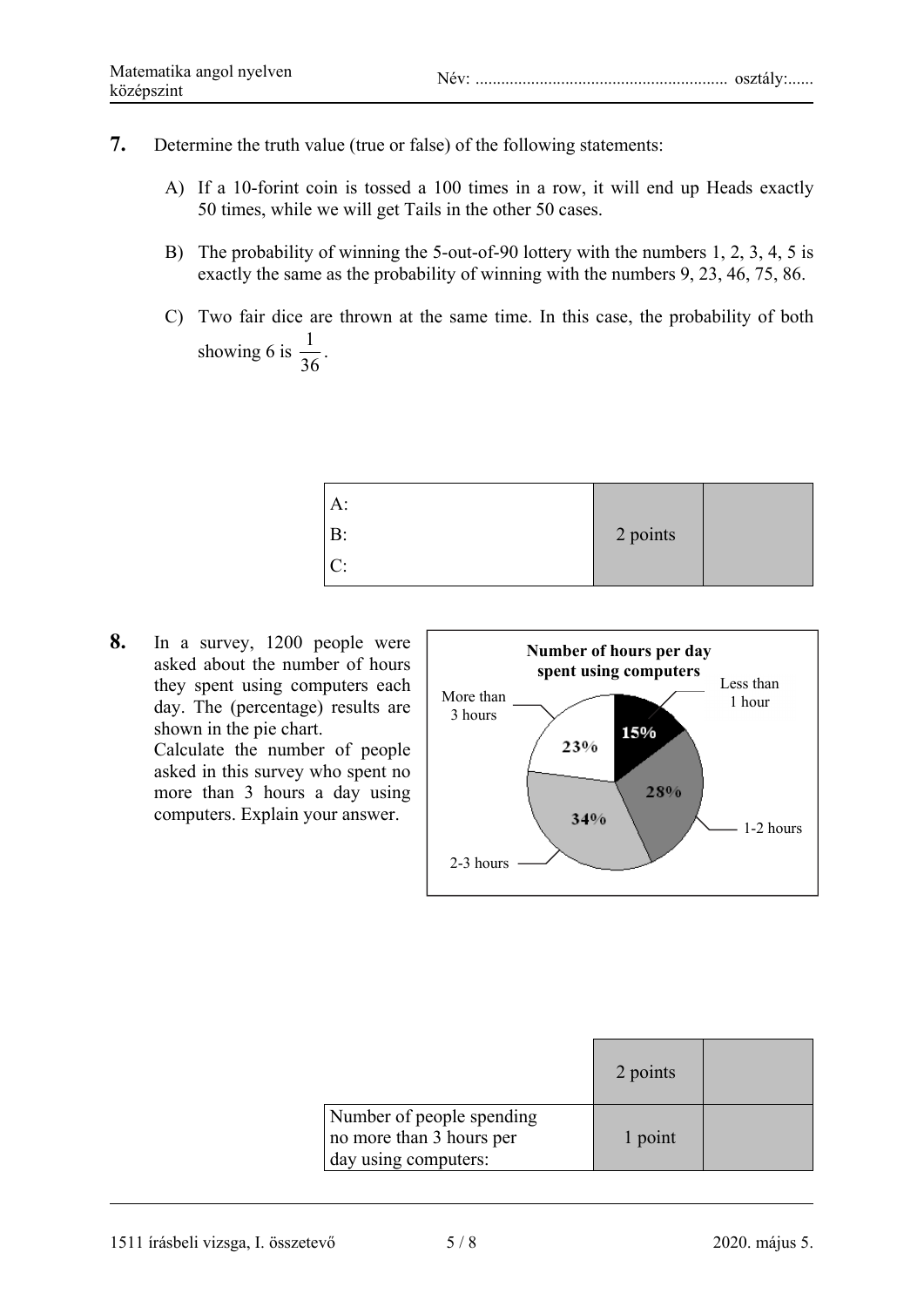**9.** Give the equation of the line that is parallel to the line  $2x - 5y = 10$  and crosses the point *P*(4; 1).

| The equation of the line: | 2 points |  |
|---------------------------|----------|--|
|                           |          |  |

**10.** The fourth term of an arithmetic progression is 72, the sixth term is 64. Determine the first term of the progression. Explain your answer.

|                                       | 3 points |  |
|---------------------------------------|----------|--|
| The first term of<br>the progression: | 1 point  |  |

**11.** Solve the following equation in the interval  $[0; \pi]$ .

 $\tan x = -1$ 

| $\boldsymbol{\lambda}$ | 2 points |  |
|------------------------|----------|--|
|------------------------|----------|--|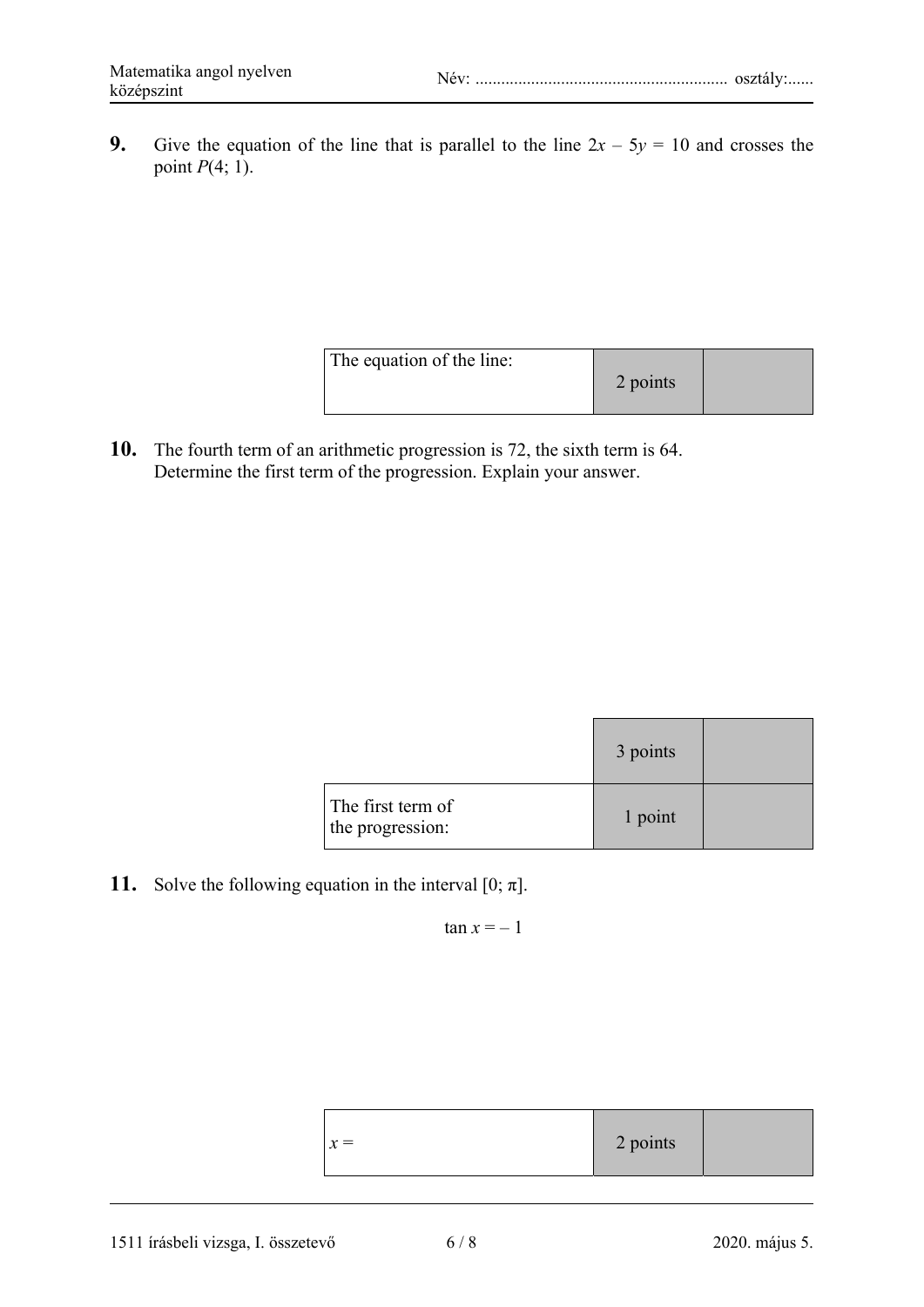**12.** In the diagram shown, segment *BC* is parallel to segment *DE*. The following distances are also known:  $\overline{BC} = 1.5$ ;  $\overline{DE} = 5$ ;  $\overline{CE} = 7$ . Calculate the length of segment *AC*. Explain your answer.



|                              | 3 points |  |
|------------------------------|----------|--|
| The length of segment $AC$ : | 1 point  |  |

<sup>1511</sup> írásbeli vizsga, I. összetevő 7 / 8 2020. május 5.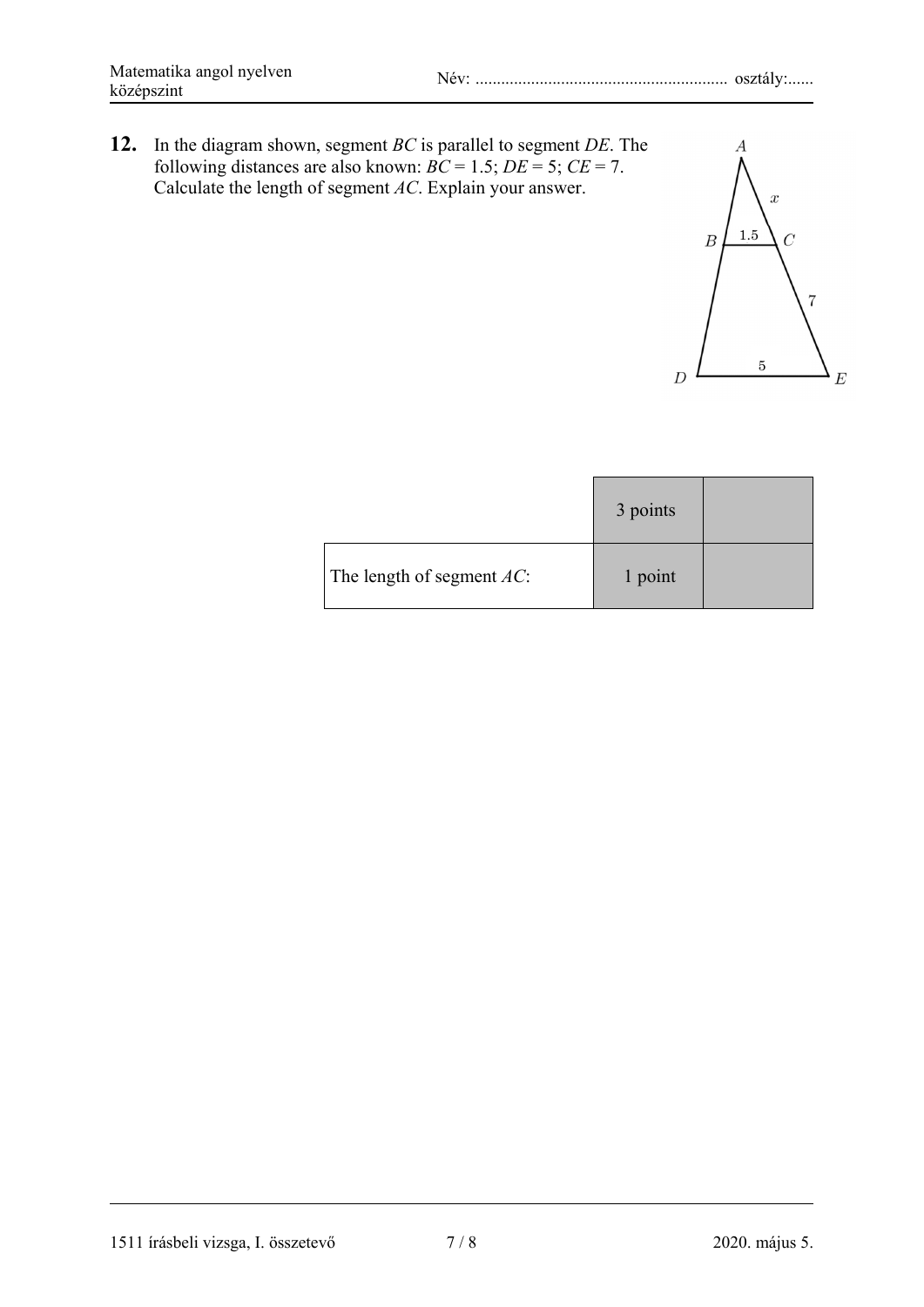|        |              | score          |         |
|--------|--------------|----------------|---------|
|        |              | maximum        | awarded |
|        | Question 1   | 2              |         |
|        | Question 2   | 2              |         |
|        | Question 3   | 3              |         |
|        | Question 4   | $\overline{2}$ |         |
|        | Question 5   | 2              |         |
| Part I | Question 6   | $\overline{2}$ |         |
|        | Question 7   | $\overline{2}$ |         |
|        | Question 8   | 3              |         |
|        | Question 9   | $\overline{2}$ |         |
|        | Question 10  |                |         |
|        | Question 11  | 2              |         |
|        | Question 12  |                |         |
|        | <b>TOTAL</b> | 30             |         |

date examiner



dátum dátum

javító tanár jegyző

Megjegyzések:

- 1. Ha a vizsgázó a II. írásbeli összetevő megoldását elkezdte, akkor ez a táblázat és az aláírási rész üresen marad!
- 2. Ha a vizsga az I. összetevő teljesítése közben megszakad, illetve nem folytatódik a II. összetevővel, akkor ez a táblázat és az aláírási rész kitöltendő!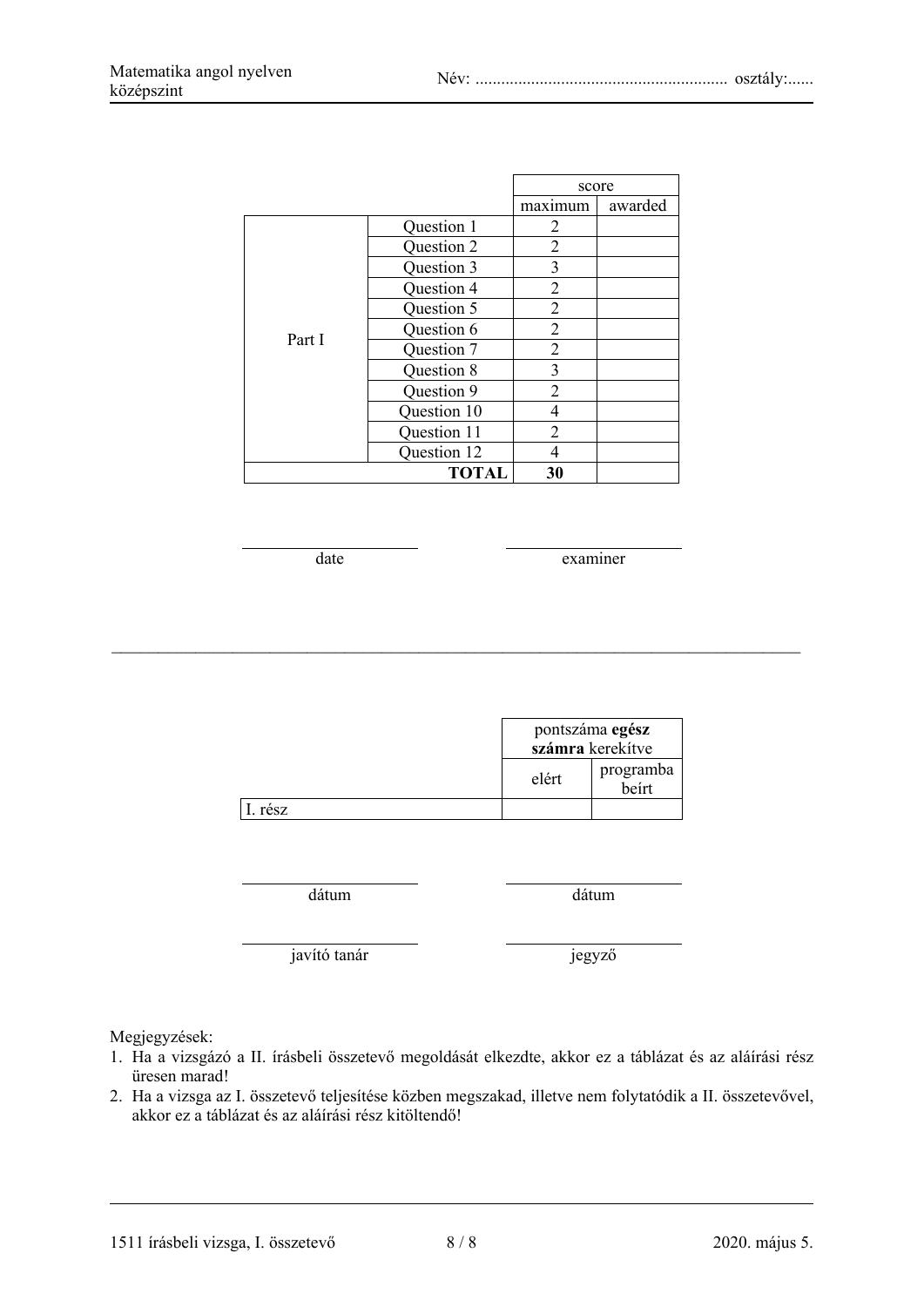# **MATEMATIKA ANGOL NYELVEN**

## **KÖZÉPSZINTŰ ÍRÁSBELI VIZSGA**

### **2020. május 5. 9:00**

### **II.**

Időtartam: 169 perc

| Pótlapok száma |  |  |
|----------------|--|--|
| Tisztázati     |  |  |
| Piszkozati     |  |  |

**EMBERI ERŐFORRÁSOK MINISZTÉRIUMA**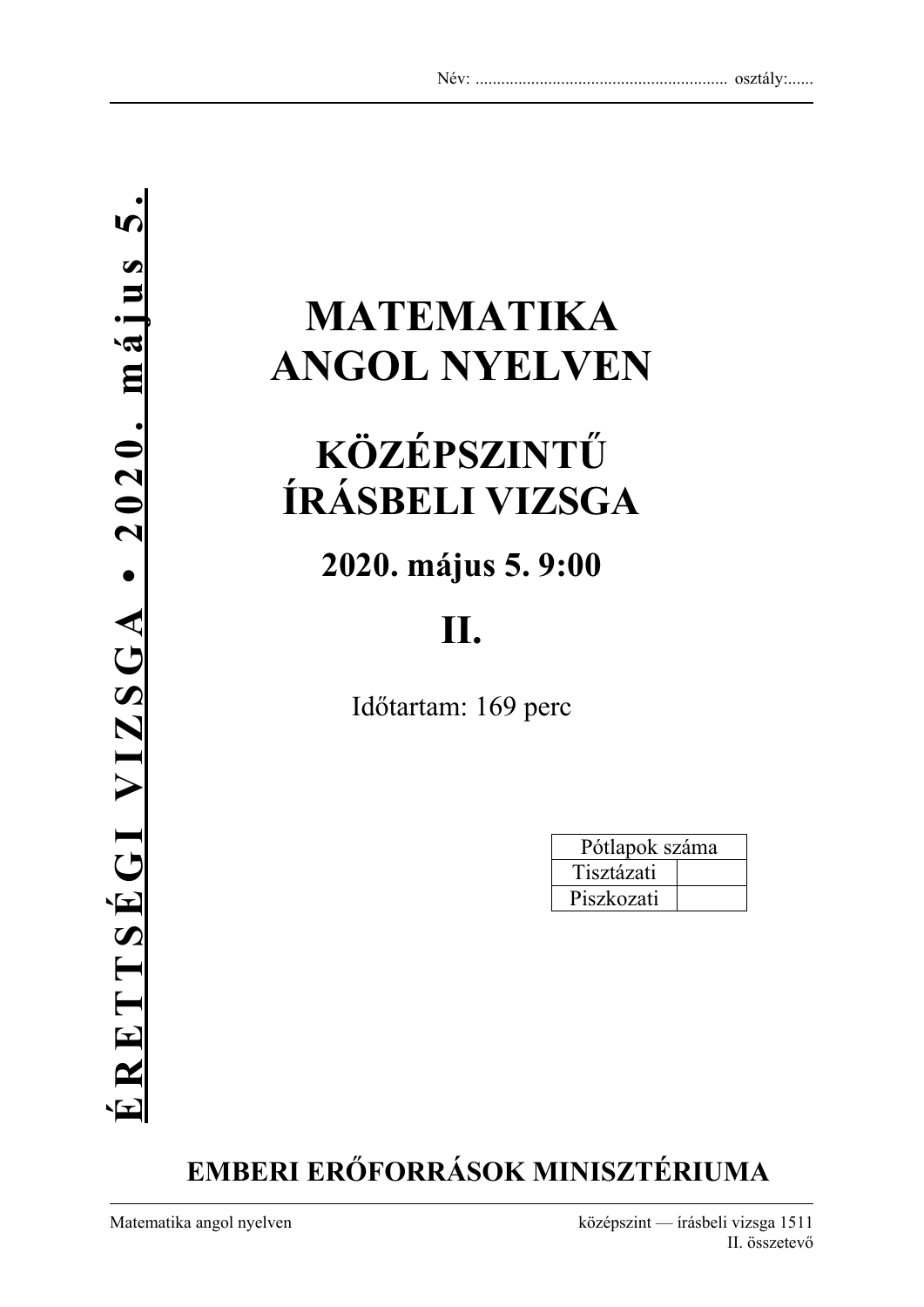#### **Instructions to candidates**

- 1. The time allowed for this examination paper is 169 minutes. When that time is up, you will have to stop working.
- 2. You may solve the problems in any order.
- 3. In part **B**, you are only required to solve two of the three problems. **When you have finished the examination, enter the number of the problem not selected in the square below**. *If it is not clear* for the examiner which problem you do not want to be assessed, the last problem in this examination paper will not be assessed.



- 4. On solving the problems, you may use a calculator that cannot store and display textual information. You may also use any edition of the four-digit data tables. The use of any other electronic device or printed or written material is forbidden!
- 5. **Always write down the reasoning used to obtain the answers. A major part of the score will be awarded for this.**
- 6. **Make sure that calculations of intermediate results are also possible to follow.**
- **7. The use of calculators** in the reasoning behind a particular solution **may be accepted without further mathematical explanation in case of the following operations**: addition,

subtraction, multiplication, division, calculating powers and roots,  $n!$ ,  $\begin{bmatrix} n \\ k \end{bmatrix}$  $\bigg)$  $\setminus$  $\overline{\phantom{a}}$  $\setminus$ ſ *k n* , replacing the

tables found in the 4-digit Data Booklet (sin, cos, tan, log, and their inverse functions), approximate values of the numbers  $\pi$  and  $e$ , finding the solutions of the standard quadratic equation. No further explanation is needed when the calculator is used to find the mean and the standard deviation, as long as the text of the question does not explicitly require the candidate to show detailed work. **In any other cases, results obtained through the use of a calculator are considered as unexplained and points for such results will not be awarded.** 

- 8. On solving the problems, theorems studied and given a name in class (e.g. the Pythagorean Theorem or the height theorem) do not need to be stated precisely. It is enough to refer to them by name, *but their applicability needs to be briefly explained*.
- 9. Always state the final result (the answer to the question of the problem) in words, too!

1511 írásbeli vizsga, II. összetevő 2 / 16 2020. május 5.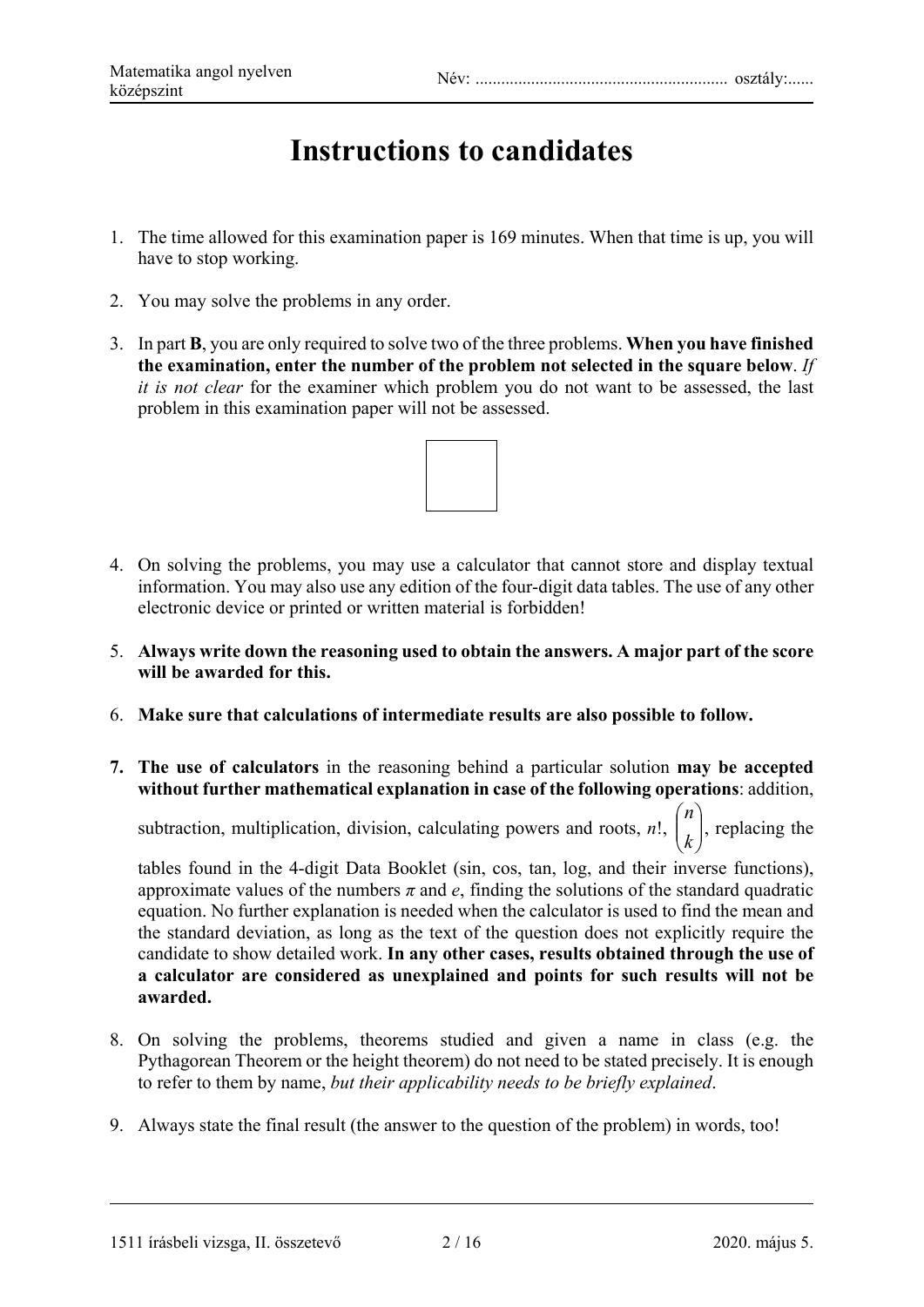- 10. Write in pen. Diagrams may be drawn in pencil. The examiner is instructed not to mark anything in pencil, other than diagrams. If you cancel any solution or part of a solution by crossing it over, it will not be assessed.
- 11. Only one solution to each problem will be assessed. In case of more than one attempt to solve a problem, **indicate clearly** which attempt you wish to be marked.
- 12. Please **do not write in the grey rectangles**.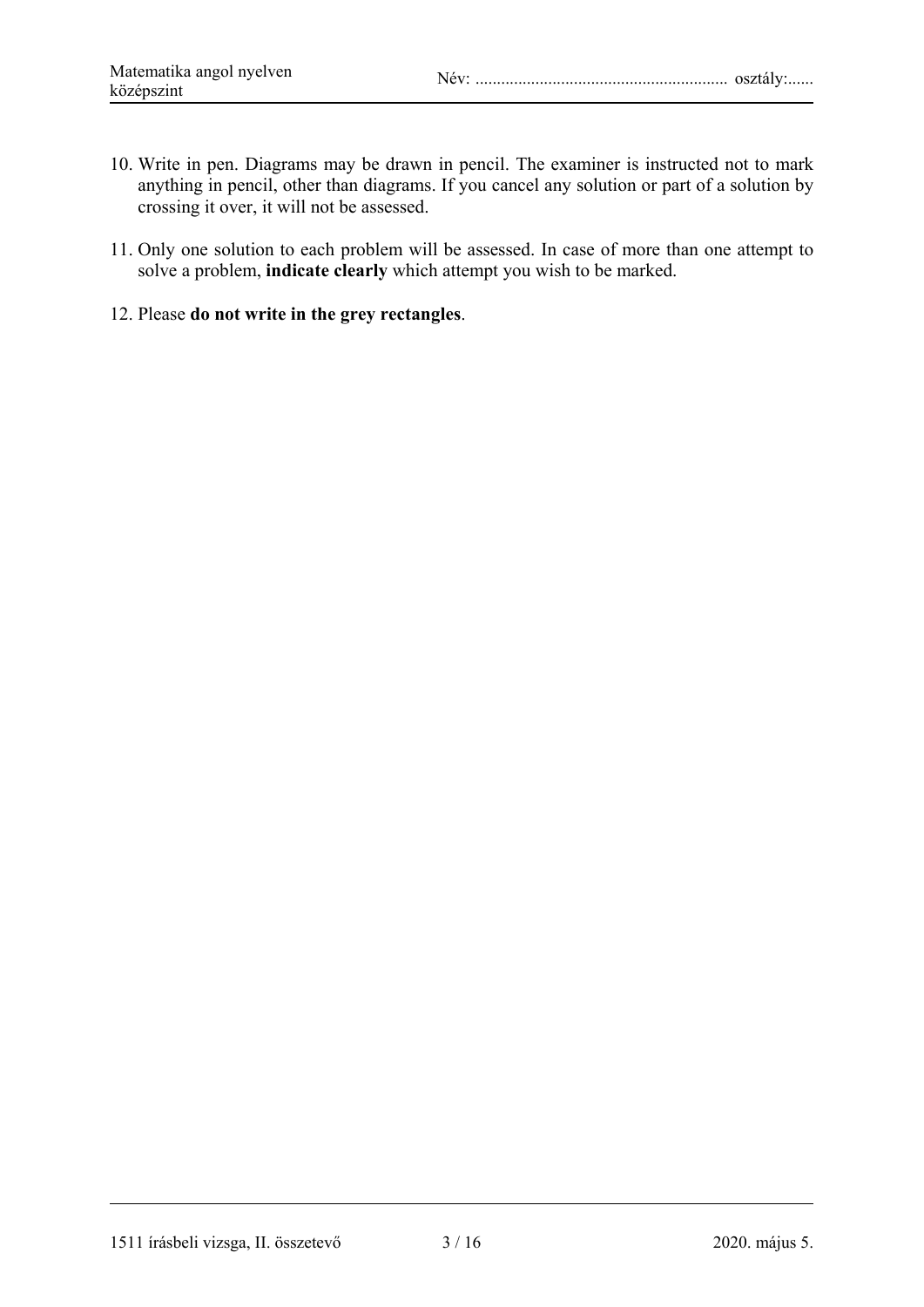#### **A**

- **13.** Given is the function  $f: [-2, 4] \rightarrow \mathbb{R}, x \mapsto |x 2| 1$ .
	- **a**) What value does function  $f$  assign to  $(-1)$ ?
	- **b)** Draw the graph of function *f* and describe it in terms of monotonicity, extreme(s), zero(s), range.

| a)           | 2 points  |  |
|--------------|-----------|--|
| $\mathbf{b}$ | 10 points |  |
| $T$ .:       | 12 points |  |

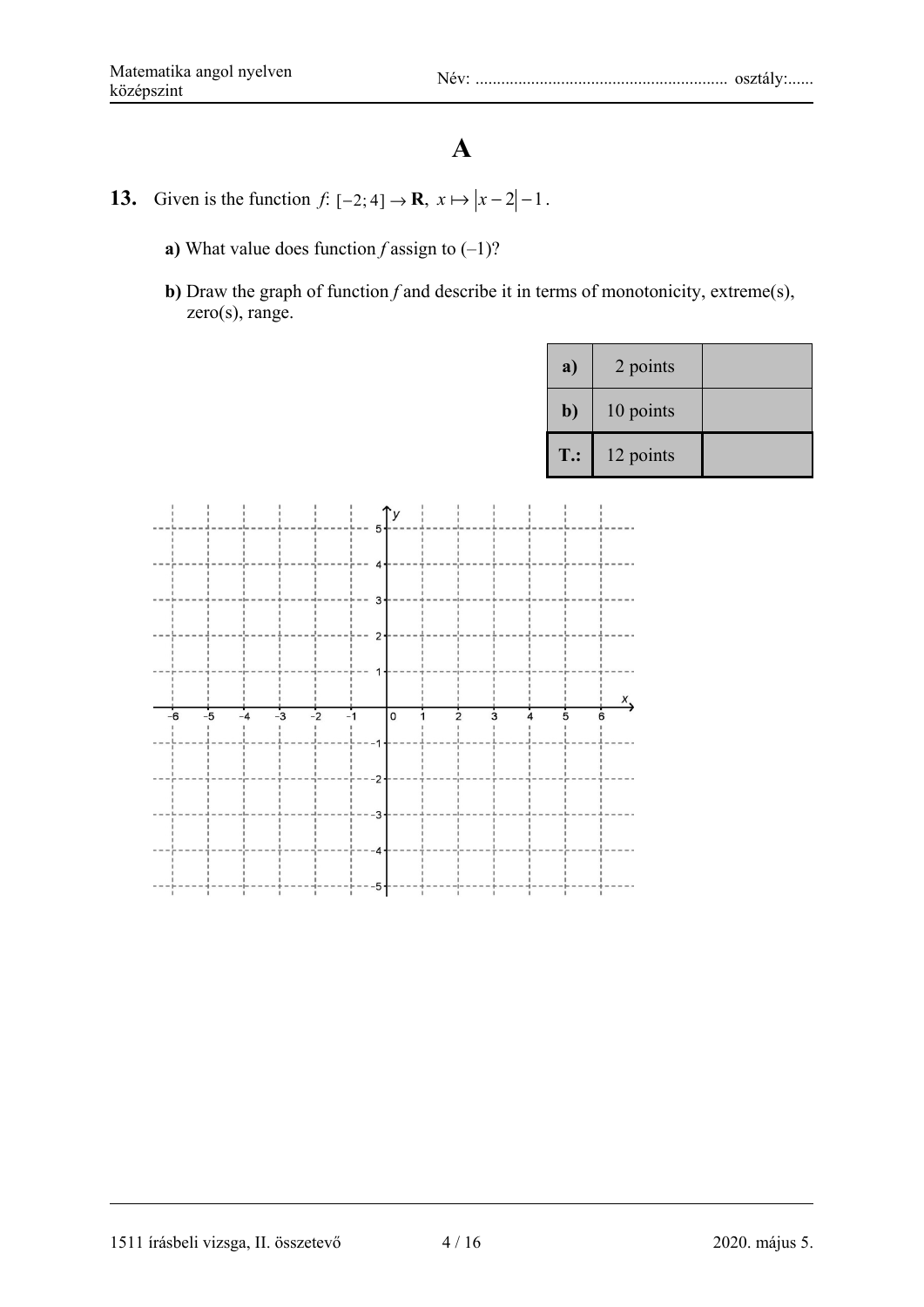1511 írásbeli vizsga, II. összetevő 5 / 16 2020. május 5.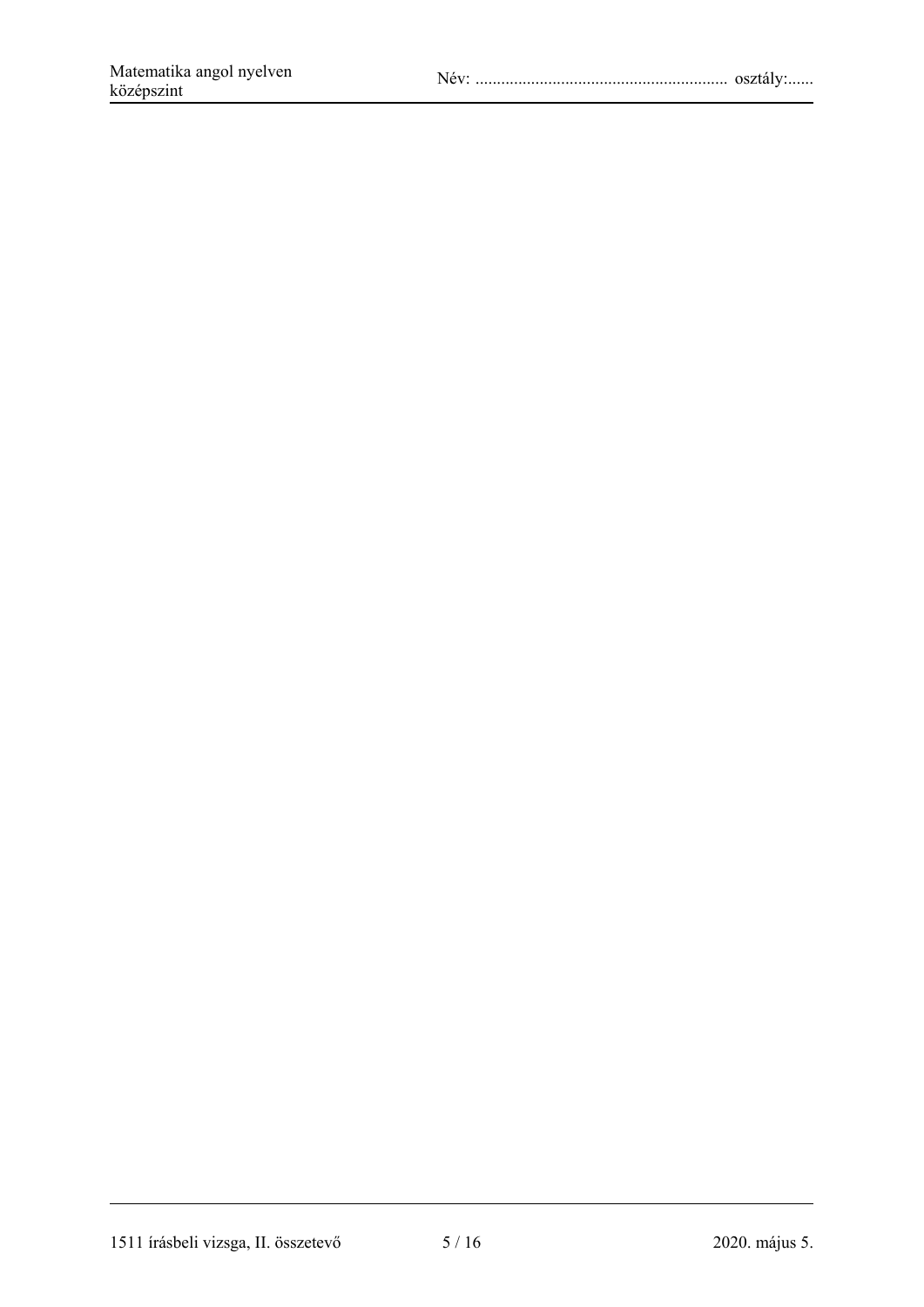**14.** Solve the following equations in the set of real numbers.

a) 
$$
\frac{1}{2} + \frac{x-2}{x+2} = \frac{2x+1}{2 \cdot (x+2)}
$$

**b)** 
$$
\log_3(x^2 - 1) + \log_3 81 = 5
$$

| a)           | 5 points  |  |
|--------------|-----------|--|
| $\mathbf{b}$ | 6 points  |  |
| $T$ .:       | 11 points |  |

<sup>1511</sup> írásbeli vizsga, II. összetevő 6 / 16 2020. május 5.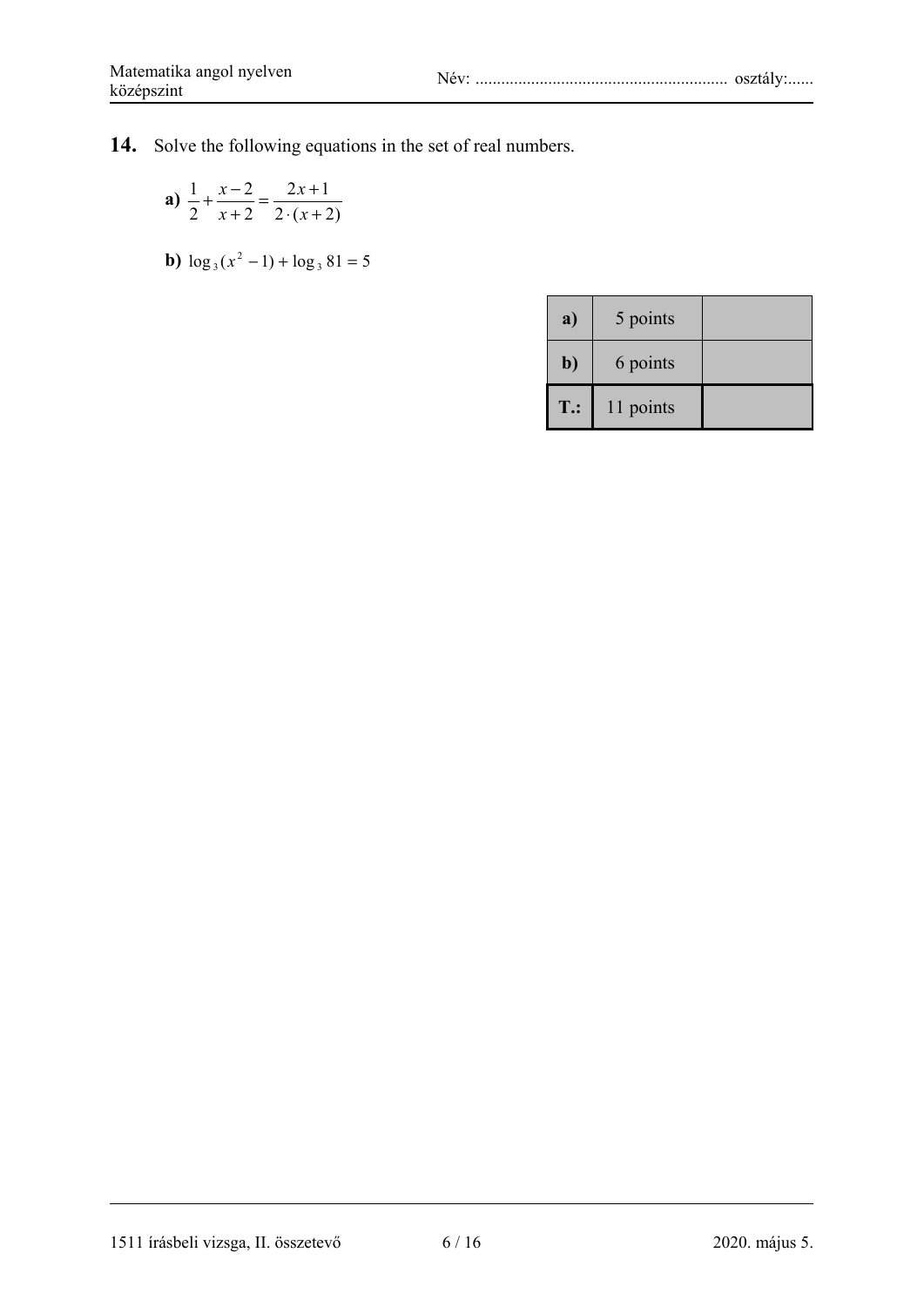1511 írásbeli vizsga, II. összetevő 7 / 16 2020. május 5.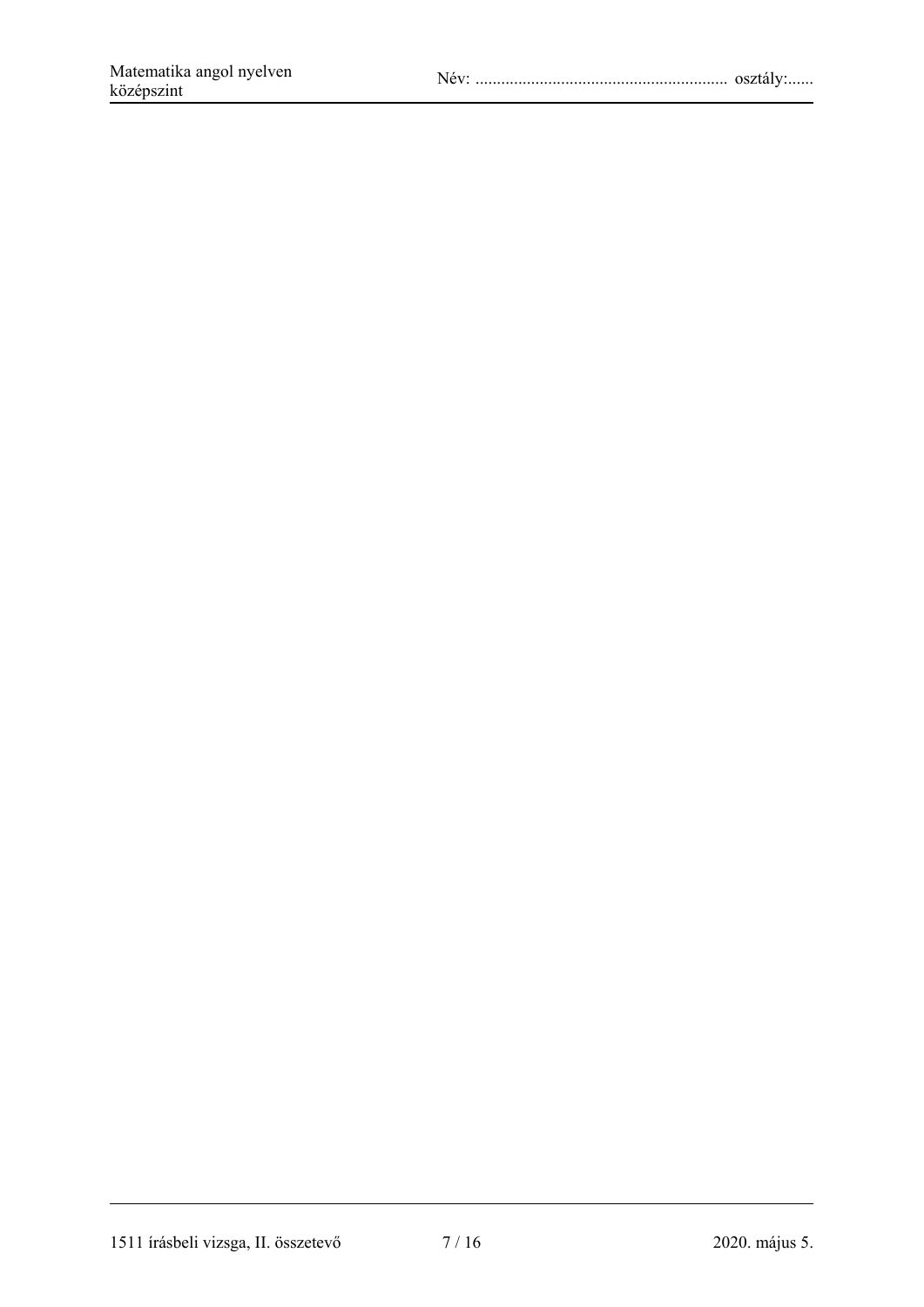**15.** The seating area of a stadium is divided into four sectors: *A*, *B*, *C*, and *D*. Each sector is also further divided into three zones: zone 1 includes the rows of seats nearest to the field, zone 2 includes the middle rows of seats, while the seats in the back form zone 3.



 Shown in the – incomplete – table below are the numbers of tickets sold to different zones and sectors for a particular game.

|        | sector A | sector $B$ | sector $C$ | sector $D$ |
|--------|----------|------------|------------|------------|
| zone 1 | 69       |            |            |            |
| zone 2 | 16       | 99         |            |            |
| zone 3 |          |            |            |            |

It is known that, in zone 1, an average of 82 tickets per sector were sold.

**a)** How many tickets were sold for zone 1 of sector *D*?

It is also known that the total number of tickets sold for the game was 1102.

**b)** What is the probability that a randomly selected spectator holds a ticket for either sector *C* or sector *D*?

For the three zones of sector *C* a total of 295 tickets were sold, for 752 200 forints altogether. A ticket in zone 1 of sector *C* costs 3200 Ft, in zone 2 of sector *C* it is 2900 Ft, while in zone 3 of sector *C* it is 1500 Ft.

**c)** How many tickets were sold for zone 2 of sector *C* and how many for zone 3 of sector *C*?

| a)           | 3 points  |  |
|--------------|-----------|--|
| $\mathbf{b}$ | 3 points  |  |
| c)           | 7 points  |  |
| $T$ .:       | 13 points |  |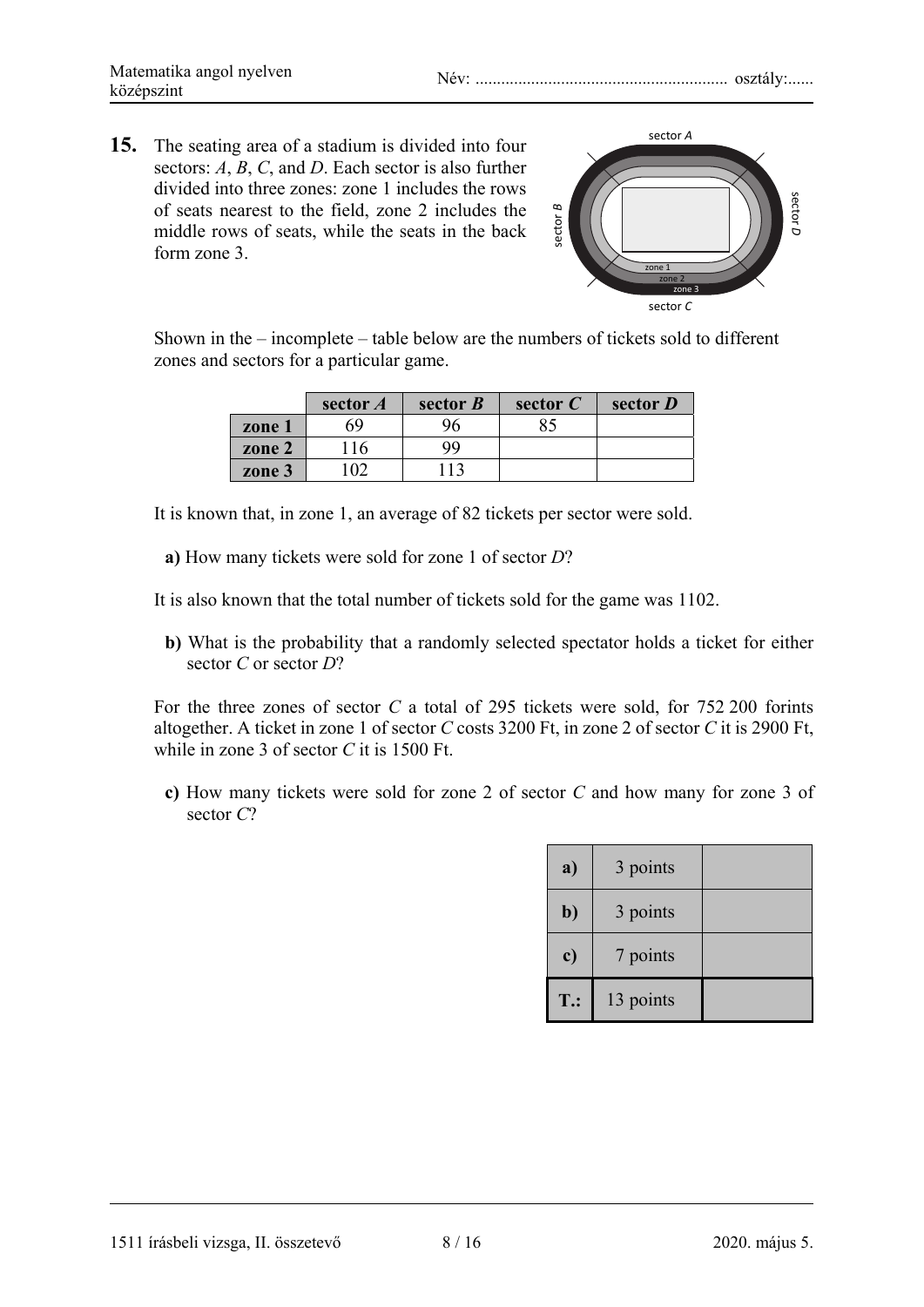1511 írásbeli vizsga, II. összetevő 9 / 16 2020. május 5.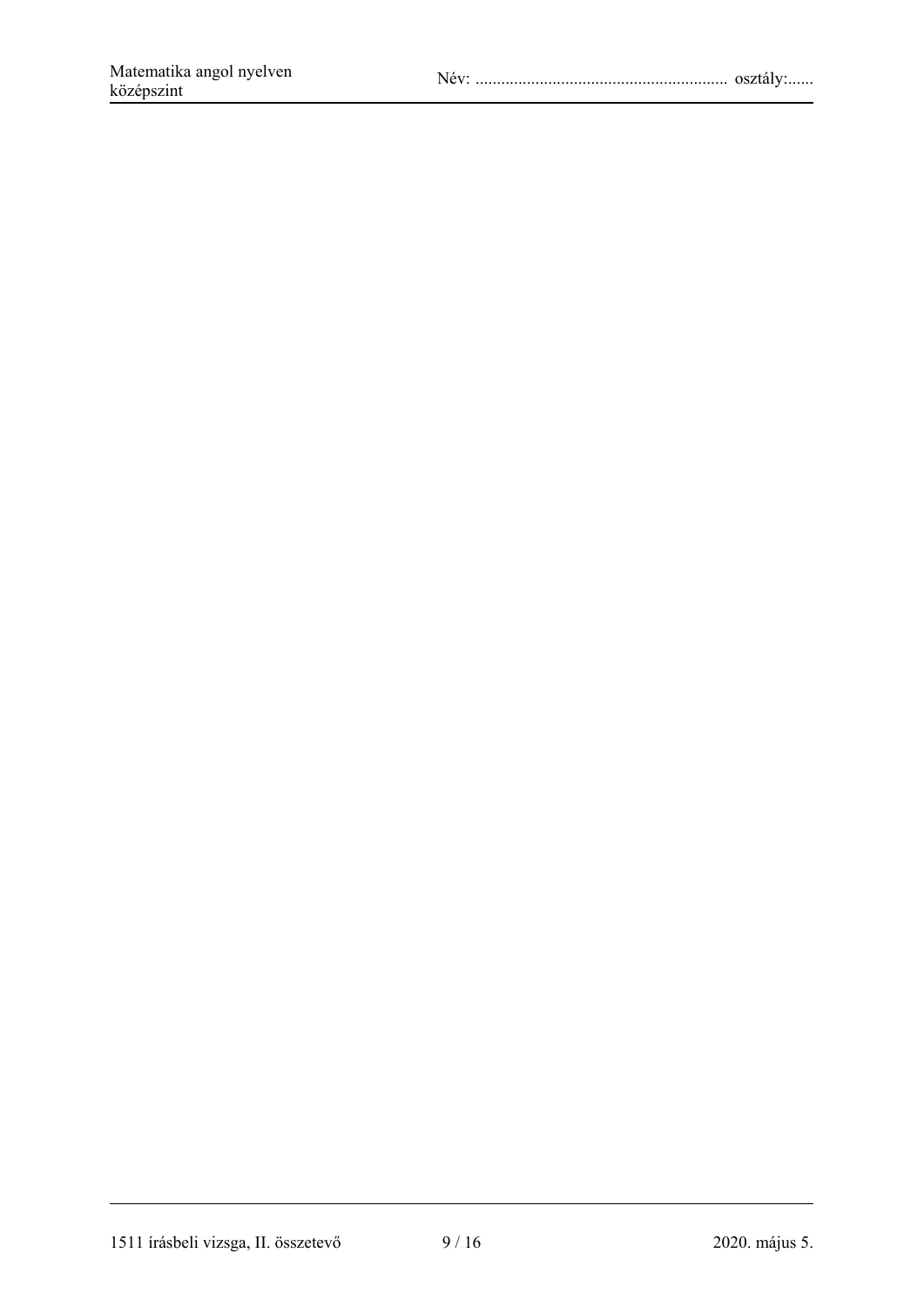#### **B**

#### **You are required to solve any two out of the problems 16 to 18. Write the number of the problem NOT selected in the blank square on page 2.**

**16.** There are 30 students in a class. The students are planning a class trip. The possible destinations are either Sopron, or Debrecen, or Pécs. The students vote about which destination(s) they prefer. Each student may vote for more than one options, but everyone must select at least one place. Here are the results of the vote:

18 students voted for Sopron, 8 of whom would also go to Pécs.

20 students would visit Debrecen, 12 of whom would accept Sopron, too.

11 students would go to Pécs and Debrecen.

5 of the students voted for all three places.

**a)** How many students are there in this class who would go to Pécs at all?

János made a diagram showing the results of the vote. The radius of each circle in his diagram is 3 cm and each circle goes through the centres of both other circles.

**b)** Calculate the area of the intersection of all three discs.



Sopron

We already know that 20 out of the 30 students voted for Debrecen as a possible destination. Three students from this class are selected at random.

**c)** What is the probability that exactly two of these three students would visit Debrecen, while the third of them would not?

| a)           | 6 points  |  |
|--------------|-----------|--|
| $\mathbf{b}$ | 6 points  |  |
| c)           | 5 points  |  |
| $T$ .:       | 17 points |  |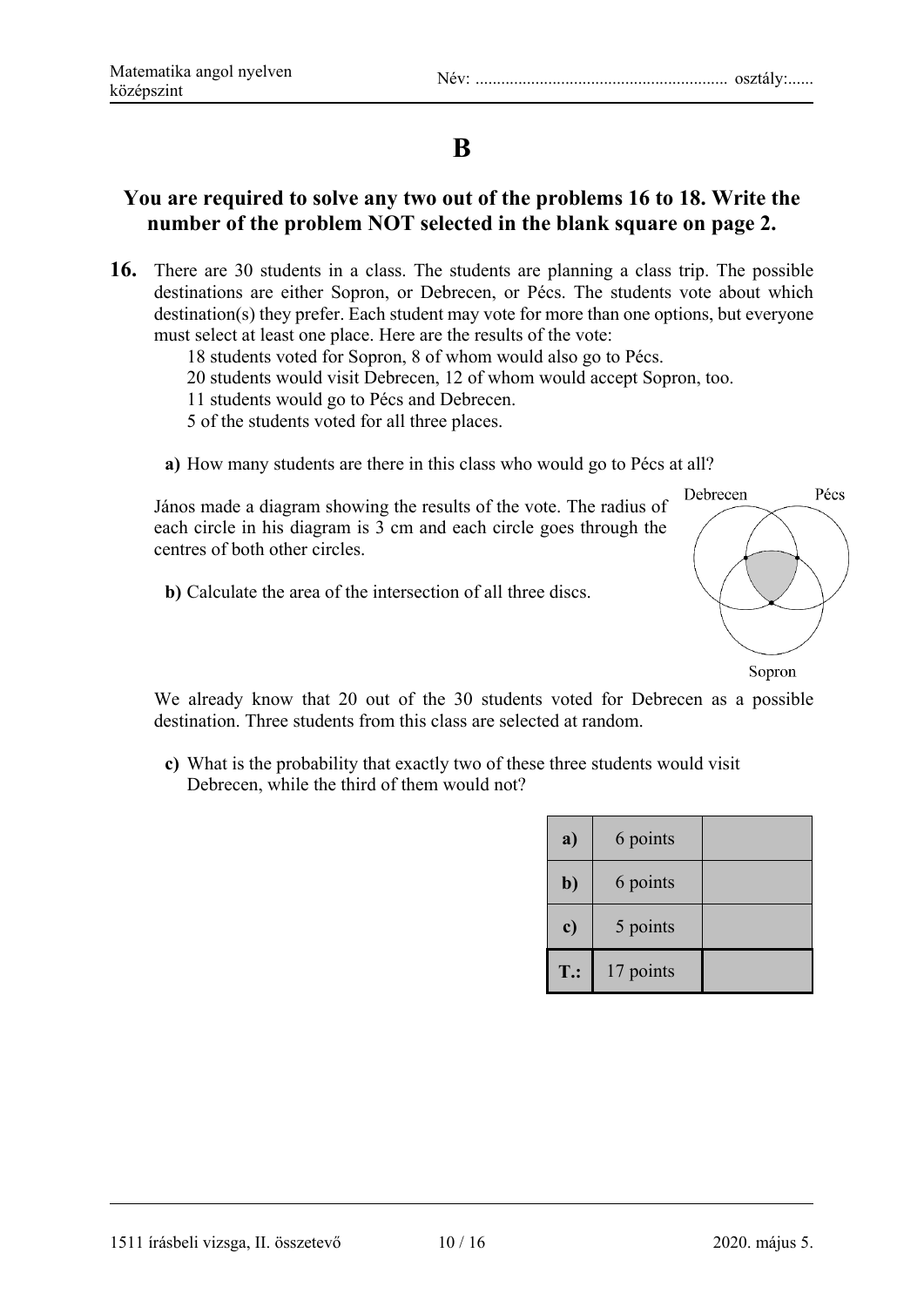1511 írásbeli vizsga, II. összetevő 11 / 16 2020. május 5.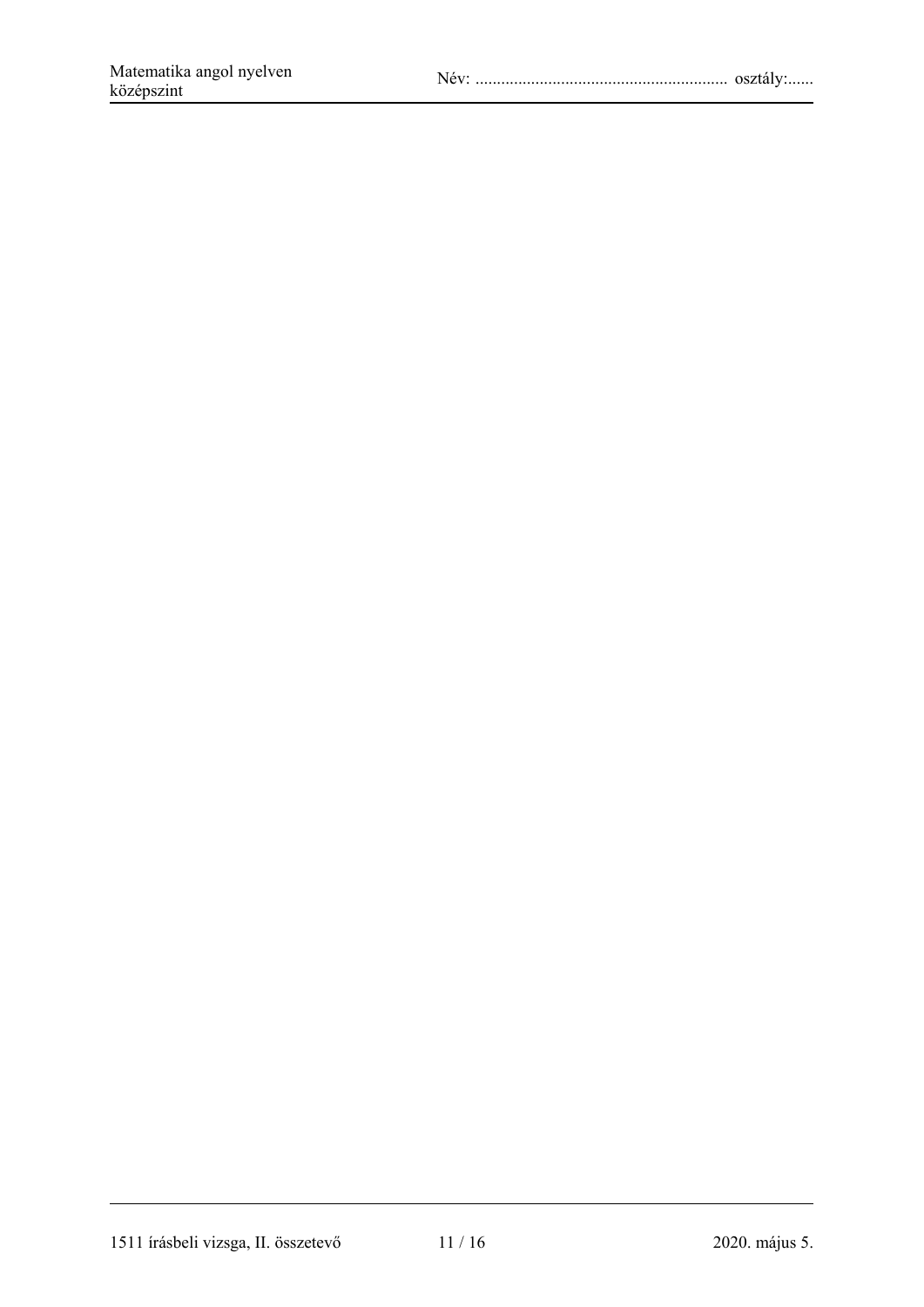#### **You are required to solve any two out of the problems 16 to 18. Write the number of the problem NOT selected in the blank square on page 2.**

**17.** Use this diagram to solve problems a), b), and c) below.



In triangle *ABC, AB* = 37 units,  $BC = 41$  units, the measure of angle *BAC* is 60°.

**a)** Calculate the perimeter of triangle *ABC* rounded to the nearest integer.

Point *D* is the midpoint of the line segment *CE*.

**b**) Express vector  $\overrightarrow{BE}$  in terms of vectors  $\overrightarrow{AB}$ ,  $\overrightarrow{AC}$ , and  $\overrightarrow{CD}$ .

Starting from point *A*, we would like to travel to point *G* so that we may only travel on the line segments drawn between points and the letter for each consecutive point must be further back in the alphabet than that of the previous point. (For example: leaving point *C*, we may move on to points *D* or *F*, but we may not move to points *A* or *B*.)

**c)** How many different routes are there to travel from point *A* to *G* this way?

| a)            | 7 points  |  |
|---------------|-----------|--|
| b)            | 4 points  |  |
| $\mathbf{c})$ | 6 points  |  |
| <b>T.:</b>    | 17 points |  |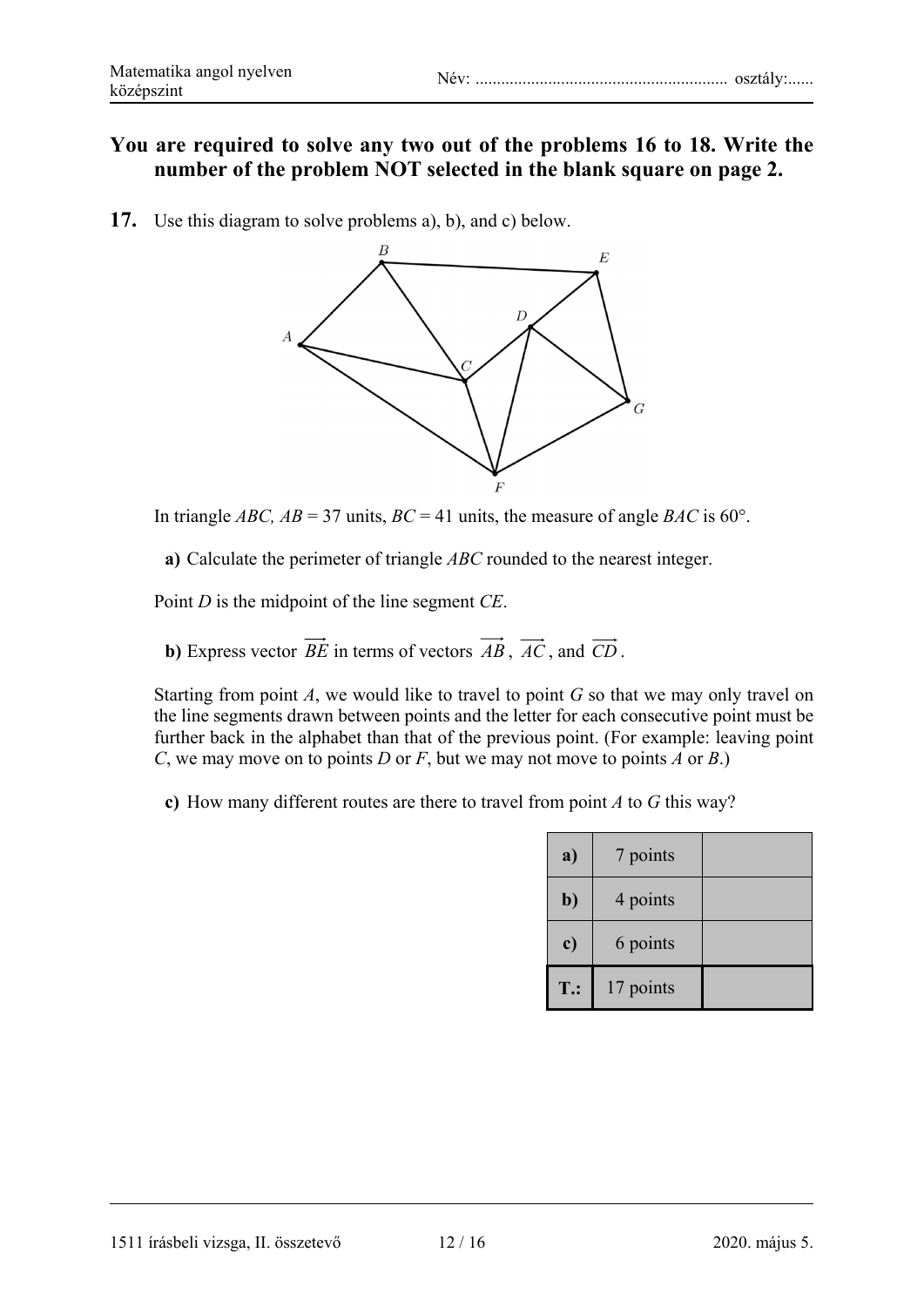1511 írásbeli vizsga, II. összetevő 13 / 16 2020. május 5.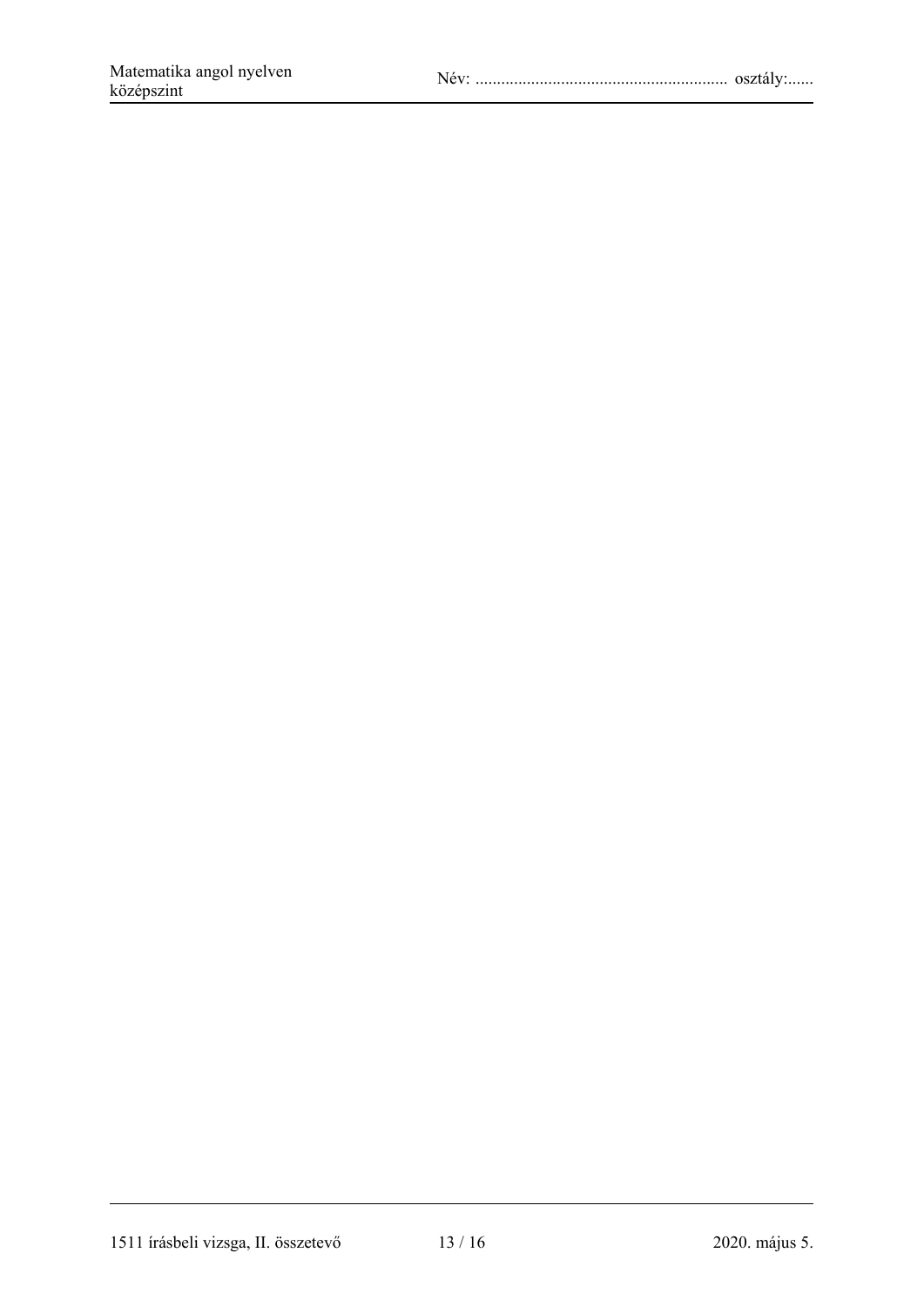#### **You are required to solve any two out of the problems 16 to 18. Write the number of the problem NOT selected in the blank square on page 2.**

**18.** The shape of a teapot is roughly that of a truncated cone. The diameter of the base circle of the teapot is 18 cm, the diameter of the top circle is 8 cm. The distance from top to bottom on the side of the teapot (i.e. the slant height of the truncated cone) is 14 cm. The teapot is filled with tea up to half of its height.



**a)** How many decilitres of tea is there in the teapot?

It is a well-known fact that, when left alone, hot tea eventually cools to the temperature of the surrounding air. The nature of this cooling process is an exponential decay. In an experiment a pot of hot tea was left alone in a 23°C room and the temperature of the tea was then measured periodically. Entering the temperature data into a computer,

the following equation was established for the temperature  $T$  (in  $\degree$ C) of the tea:

$$
T_{\text{tea}}(t) = 23 + 56 \cdot 0.96^t
$$

where *t* is the total elapsed time since the beginning of the experiment in minutes.

- **b**) Use the above equation to calculate the temperature of the tea (in <sup>o</sup>C) after one quarter of an hour.
- **c)** Use the above equation to calculate the number of minutes until the tea cools to 37°C.

| a)                     | 9 points  |  |
|------------------------|-----------|--|
| $\mathbf{b}$           | 3 points  |  |
| $\mathbf{c})$          | 5 points  |  |
| $\ddot{\mathbf{O}}$ .: | 17 points |  |